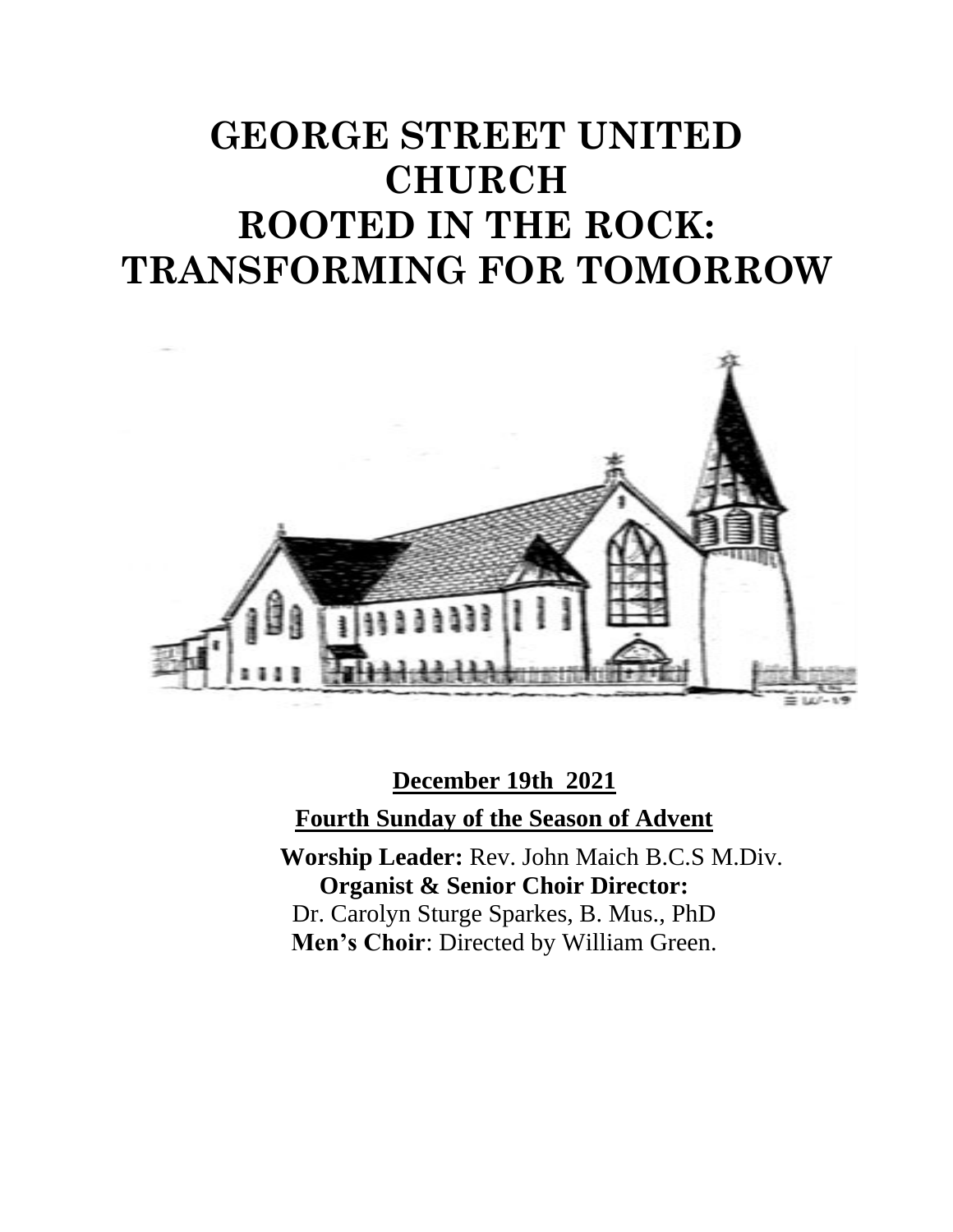# **WE GATHER AS GOD'S PEOPLE**

**Organ Prelude:** Noël Provençal----XIV Century

**Introit:** Prepare the Way of the Lord----M. Burkhardt

### **Land Acknowledgement, Welcome, and Announcements:**

### **Sharing The Peace of Christ:**

### **Lighting the Love Candle**

### *The first purple candle is lit.*

ONE: Hope shines in the darkness.

#### *The second purple candle is lit.*

ONE: Peace breaks the power of shadow.

### *The pink candle is lit.*

ONE: Joy comes with the dawn and the rising sun.

#### *The final purple candle is lit.*

ONE: Jesus said, "I am the light of the world. Whoever follows me will never walk in darkness but will have the light of life.

### **ALL: Why do we light the fourth candle?**

ONE: Because it is the Love candle. Its light flickering in our sanctuary unplugs our ears to hear the good news "that God shows his great love for us in that while we were yet sinners, Christ died for us!"

### **Choral Response:**

**LOVE IS A FLAME THAT BURNS IN OUR HEART, JESUS WILL COME AND WILL NEVER DEPART. WHEN GOD IS A CHILD THERE'S JOY IN OUR SONG THE LAST SHALL BE FIRST AND THE WEAK SHALL BE STRONG AND NONE SHALL BE AFRAID**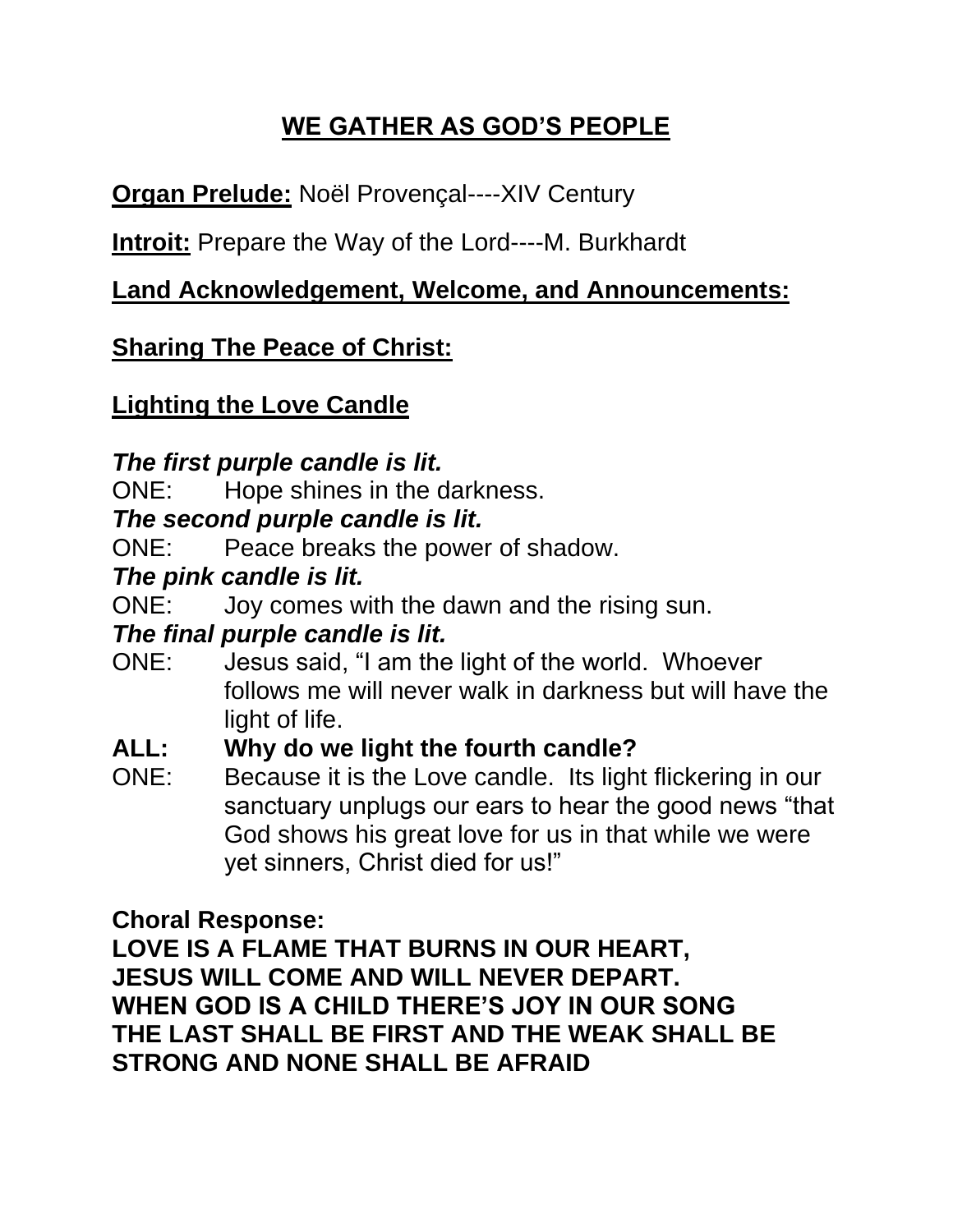### **\*Call To Worship:**

- ONE: Come all you children beloved of the Father! Come and join your voices with the whole of creation to praise God who creates, redeems, and sustains all that lives.
- **ALL: With the angels of heaven, we sing your praise, with the saints that have gone before we magnify your name and give you glory. May your name be blessed forever O Holy One of Israel!**
- **\*Hymn: VU 1O Come, O Come, Emmanuel**

# **Opening Prayer:** *(in unison)*

**ALL: From the beginning, O Lord of love, you have held us in the palm of your hands, nurturing us with your breath of life and inviting us to follow you on your holy way. Continue to call out to us, to woo us and to lure us into righteousness. Guide us on your paths and make us holy as you are holy.**

# **Prayer of Confession:**

- ONE: Let us come with confidence to God's throne of judgment trusting in God's mercy.
- **ALL: We cut corners, O God. We take short cuts and hope to arrive at holiness without investing ourselves in it. We have sinned in what we have done as well as what we have left undone. We have fallen short in what we have said as well as what we have left unsaid. We have trespassed in what we have thought as well as what we have not thought. Forgive us for our faults and our failures. Redeem us through the grace of Christ Jesus. Amen.**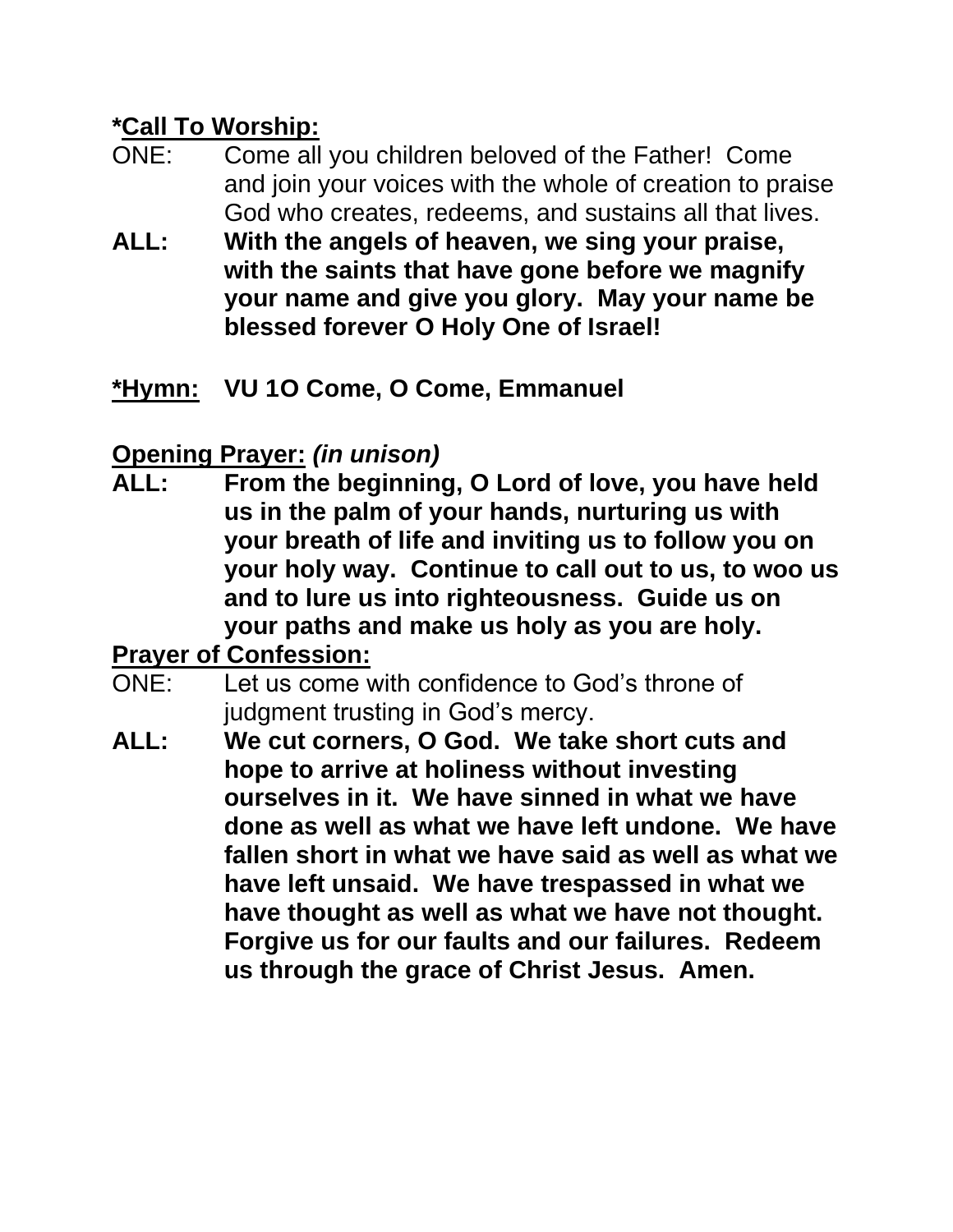### **Assurance of Pardon:**

- ONE: God has sent Jesus into the world not to condemn nor to destroy but to redeem and to restore. You are new creations in Christ Jesus and free from all condemnation.
- **ALL: We cling to the promise that we have received. That a place has been prepared for us in the Kingdom of Heaven. Help us to grow and mature in our faith so that we may serve you fully. Amen.**

**Children's Time:**

**\*Hymn: VU 29 Hark The Glad Sound**

**Prayer for Illumination** *(in unison)***:**

**ALL: Thank you God, for the ways that you have chosen to reveal yourself to us. Thank you for the whole of Creation and her testimony. Thank you for the words of your servants and their witness. Thank you for the gift of Jesus, your word made flesh and for his commandments. Touch our hearts and our ears that we may hear you anew.**

**Hebrew Lesson: Micah 5: 2-5** *Sam Saunders* **Epistle Lesson: Hebrews 10: 5-10 Responsive Lesson: Psalm 80 VU pg. 794**

**Anthem:** To be Announced

**Gospel Lesson: Luke 1: 39-55**

**Sermon: The Upside-Down Kingdom**

**\*Hymn: VU 215 Hope Of The World**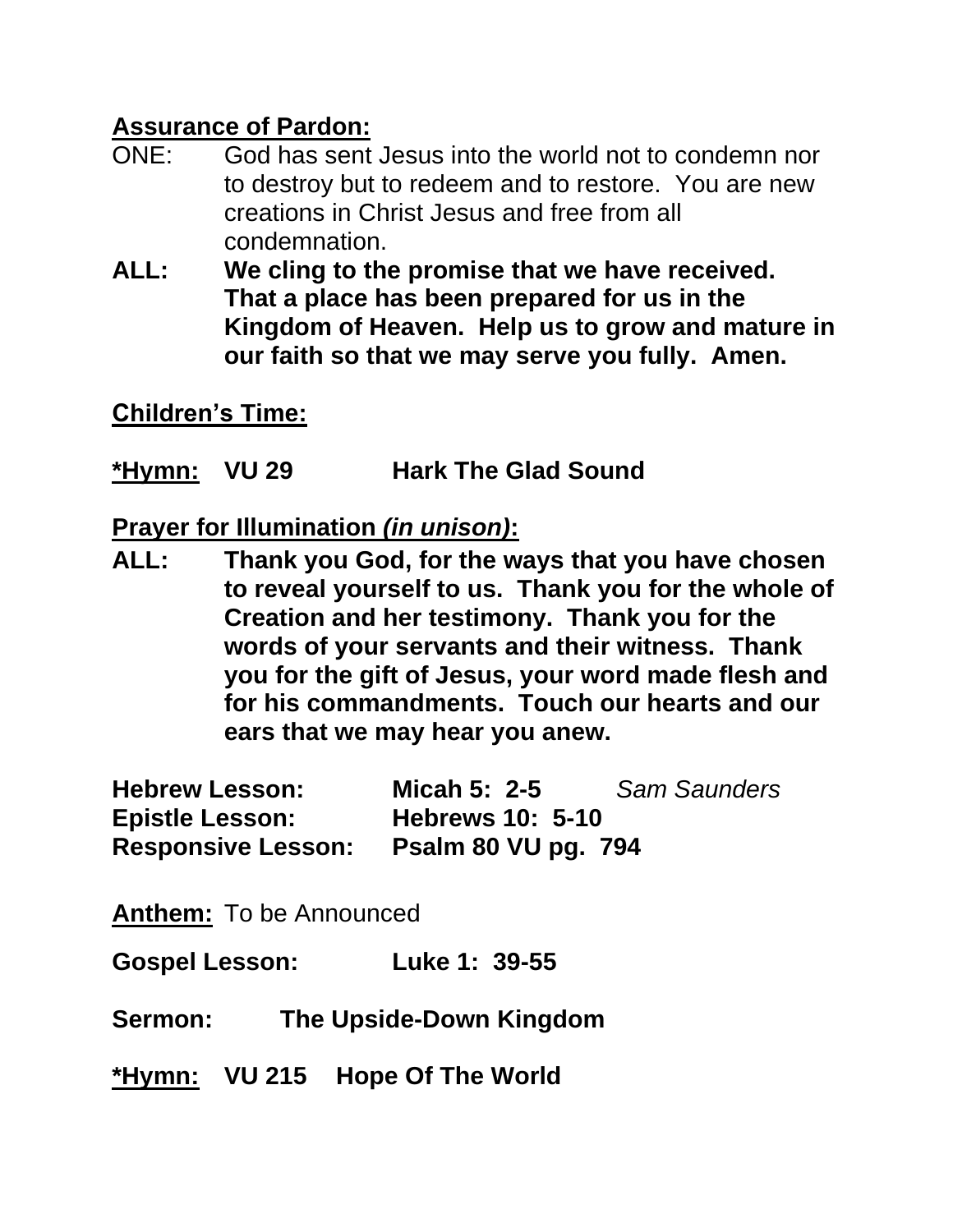#### **Prayers of the People: The LORD's Prayer:**

## **WE RESPOND TO GOD'S WORD**

#### **Minute For Mission:**

#### **Invitation to the Offering:**

ONE: Mindful of all that God has done for us from the founding of the universe we bring forward the fruits of our labour and our being. We offer our time, talents, and our treasures, for the furthering of God's Holy Kingdom with joyful hearts.

**Offertory Anthem/Music: In the Bleak Midwinter----C.** 

Rossetti/G. Holst

### **Prayer of Dedication:** *(in unison)*

- **ALL: Thank you, gentle Saviour, for accepting our gifts. Thank you for using them to serve your children near and far. Thank you for allowing us to be your agents of grace in the world. Amen.**
- **\*Hymn: VU 343 I Love To Tell The Story**

### **\*BENEDICTION:**

- ONE: As people of God, you form a community of faith within The United Church of Canada
- **ALL: Within this community of faith, we are blessed and blessing.**